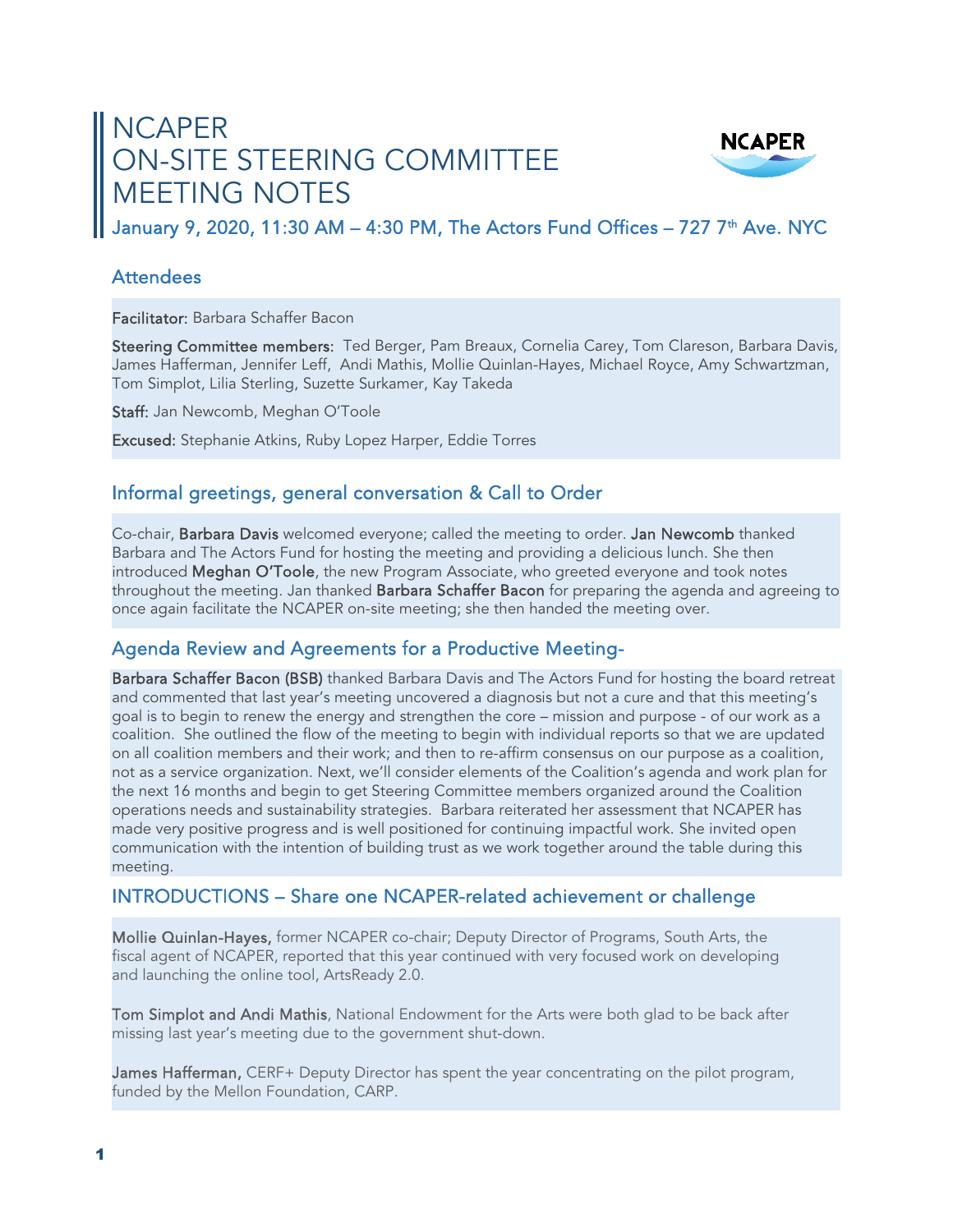Cornelia Carey, Executive Director of CERF+ and a co-founder of the Coalition stated that she is thrilled to be talking about the network and how CERF+ can amplify the work.

Barbara Davis, COO of The Actors Fund and NCAPER co-chair reported that this year has been interesting and challenging due to the CA fires. They see a core group in the performing arts that is struggling in a very similar way to what they saw in New Orleans after Katrina. The challenge is how to support the long-term needs of these artists.

Michael Royce, ED of New York Foundation of the Arts mentioned that NYFASource is still functioning and will migrate once the chat box is up and running.

Jennifer Leff, MusiCares, reported that her agency continues to help CA and now Puerto Rico artists. The impact on low income artists in these areas is disproportionally greater which poses a challenge of how MusiCares will support them for long term needs.

Lilia Sterling, The Joan Mitchell Foundation echoed the challenge of the ongoing need to fund artists from 2017/2018 disasters and now 2019 disasters. There are never enough funds.

Susie Surkamer, ED of South Arts, reported that her role with NCAPER is to try to advocate for emergency response among all of the regional arts agencies.

Ted Berger, at large, said that he was very much on the same page with Barbara's stated goals for the day. The challenge of increased activity and ongoing need of artists is not going to stop, and we haven't found the time to develop thoughtful strategies. How are we going to move this? To foster inclusivity? There is concern that we are being overwhelmed by the never-ending needs as opposed to starting to move ahead; we need a balance of thoughtful strategies and the act of responding. How are we leveraging the collective energy and how do the pieces fit together? How do we go beyond getting off the ground and become sustaining? We need public and private philanthropy to become sustainable. BSB responded that the original Blueprint of the Coalition was the beginning and it will be discussed further in the day.

Pam Breaux, ED of the National Assembly of State Arts Agencies, said that she will be doing the work of NASAA's role with NCAPER this year and that she will focus on how to help heighten NCAPER's resources.

Tom Clareson, Director of the Performing Arts Readiness Project, reported three achievements this year: 1) worked with A. Schwartzman in presenting workshops in Puerto Rico; 2) then CERF+ joined them in conducting workshops in USVI. These were great projects under the umbrella of NCAPER; 3) conducted nine California workshops with J. Newcomb and the California Arts Council to develop placekeeping networks throughout the state. NCAPER was 50% involved with making these happen.

Amy Schwartzman, consultant, reported that she felt lucky to be doing this work since 2001 and as a consultant from 2007 with NCAPER. She announced that her work with FEMA in Puerto Rico will be released soon after which she will be able to share her findings. She agreed with the question of sustainability as a universal issue for every network, thus, it is important to bring local networks together and have NCAPER Steering Committee members represented on these networks. BSB added that the idea of the coalition as not just being an exchange but packaging the learning to improve and deepen and broaden what is going on in all 50 states and in non-incorporated arts groups is something to build on as a basic function of NCAPER. What do we do after calls? How do we report back our shared learning and build upon it?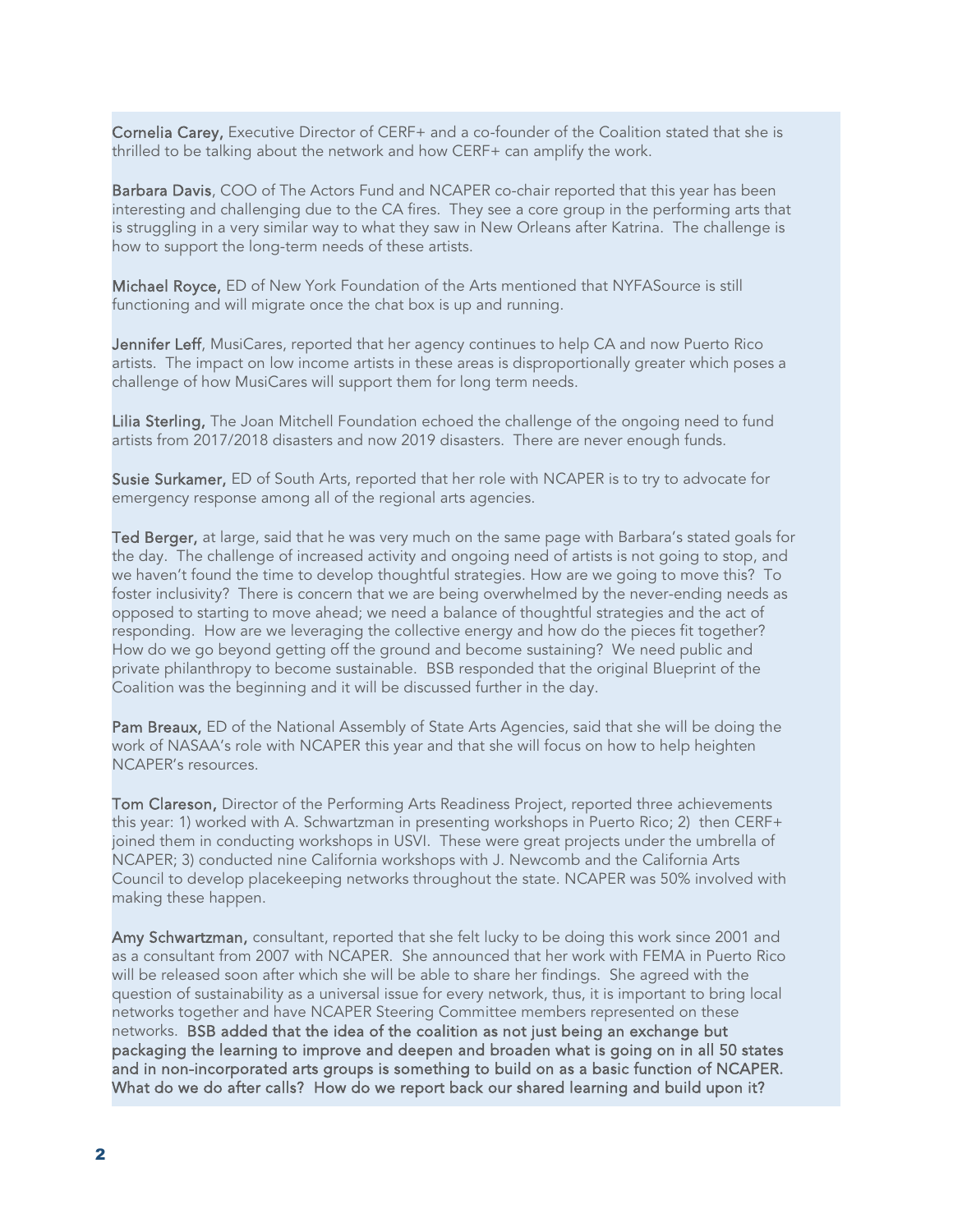S. Surkamer reported that Eddie Torres, CEO of Grantmakers in the Arts, who could not attend today's meeting is a wonderful addition to the NCAPER Steering Committee because we need GIA's support. Tom Clareson reported that GIA's has scheduled a conference in Puerto Rico which is a terrific show of support.

## Member Updates

THE ACTORS FUND. Barbara Davis introduced Tamar Shapiro, Director of Social Services, National at The Actors Fund and co-chair of CultureAID NYC. She reported that post Hurricane Sandy, CultureAid worked with the Department of Cultural Affairs to provide outreach and available resources to find out what was happening on the cultural level; 15 groups tried to cover all of the boroughs. It's an all-volunteer group and we all know it is difficult to keep volunteers involved and there have been many staff changes within the nonprofit organizations. We remain committed to CultureAid and are looking at restructuring and perhaps pivoting our priorities to reach out to a broader community and refocus from being member-based. Tom Clareson asked if she worked with the Staten Island network; not as of now. Amy Schwartzman pledged to make this connection outside the meeting.

Barbara Davis reported that there is continued outreach in California with response to the fires - all the networks have been so incredible helping the Actors Fund's giving aid because we don't have people on the ground. The fires have been devastating and have caused lifelong change for people; we are able to help quickly but the need is for continued aid for years to come. After Katrina we worked with people for years; many still struggle to this day. Right now, with Puerto Rico we are starting outreach, but the distance causes a delay in getting connected. Actors Fund is able to respond more quickly now because of NCAPER and its relationships. We have a better sense of who to reach out to and it has made a big difference in our ability to responsd. We are grateful for this. Also, technology has made it easier to get cash to artists quickly; our system works well.

MUSICARES. Jennifer Leff echoed Tamar's statement that continued support of people is what MusiCares is seeing. Before NCAPER, we could only reach out to the academy to find people; now with NCAPER, we are able to find the people on the ground. MusiCares is grateful to the Coalition. We are also seeing people having mental health issues after disasters and are now receiving lots of calls about mental health support. It is a reality and it is something that we want to raise awareness of that it is increasingly happening after more and more events.

NEW YORK FOUNDATION FOR THE ARTS (NYFA) Michael Royce stated that NYFA is currently in a reflection process to seek the best pathway to do what we do and connect it to emergency resources. We are building a framework of a grant program for emergencies for artists which is new. We want to be a part of emergency preparedness but in a way that works for NYFA's mission and has the most impact. NYFASource, again, is still there and won't disappear. We did have some serious website issues after launching a new program which caused the whole site to crash. As NYFA moves further along in the reflection process, I will call Jan and have a conversation on what we feel is the best next step for us.

NATIONAL ASSEMBLY OF STATE ARTS AGENCIES (NASAA) Pam Breaux reported that they have been in touch with Puerto Rico colleagues since the earthquake. San Juan has been able to signal that efforts have already started due to their experiences after Maria. NASAA is planning its annual conference in Puerto Rico. We are watching to learn about service initiatives that work best while we are there including GIA and environmental funders. Puerto Rico colleagues have asked us not to focus just on the disaster but on the validity of all aspects of Puerto Rico culture and being there for all of those. There needs to be a balance; we need to focus on the cultural importance of Puerto Rico as well as the necessary attention to disaster relief there. They want to be known as a rich area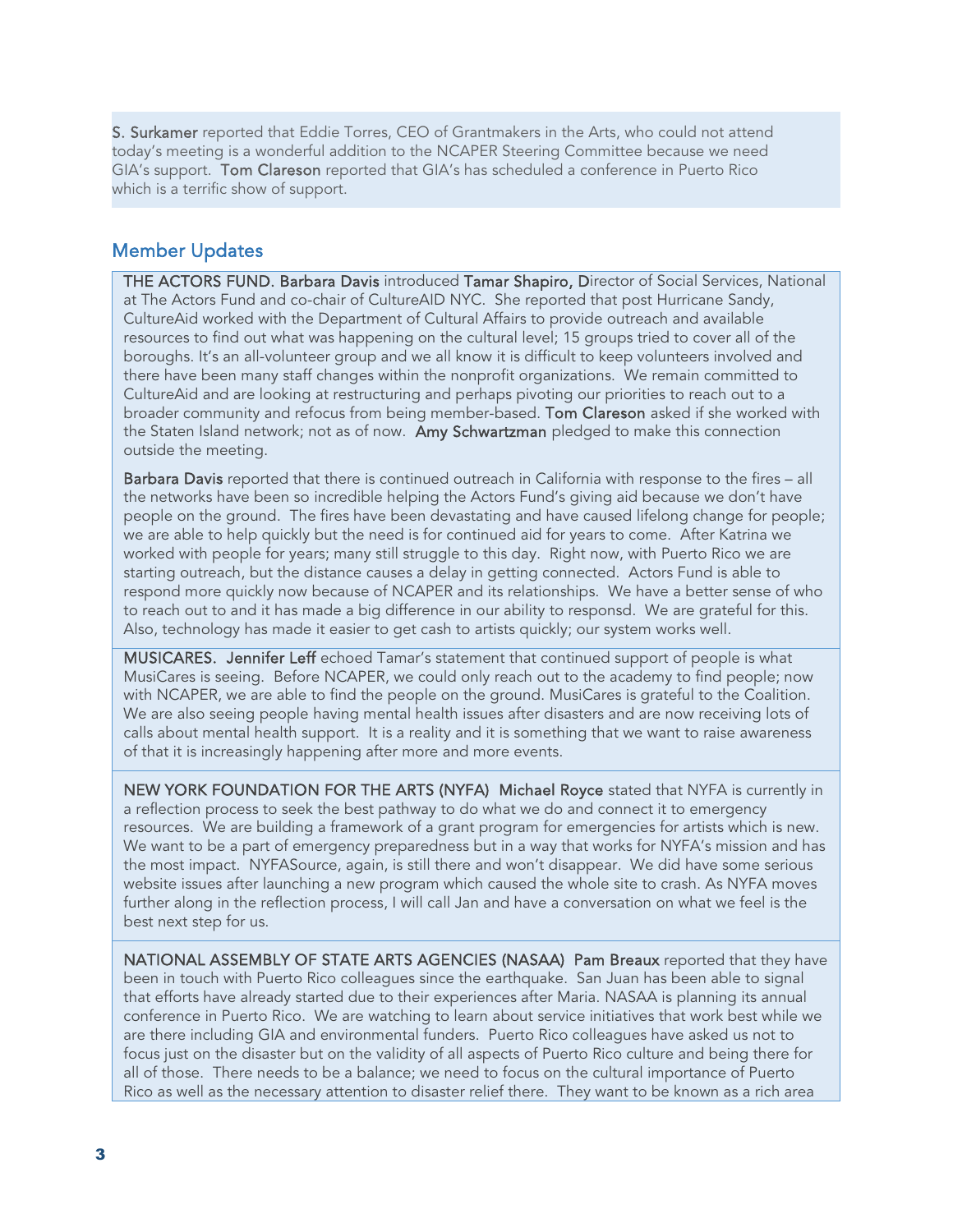of culture, beyond the disasters. The California workshops were so important! CAC made it clear that the workshops were very important, impactful and helped them create networks which are now connecting. It's inspirational. Leaders are all in debt to the NCAPER/PAR workshops. We have received so much great feedback regarding them and the arts leadership as an outcome. Discussion: T. Berger asked about the CA model; J. Newcomb remarked that she had suggested that in order to gain interest, the CAC needed to provide a carrot to the LAAs. They offered \$5,000 additional support (above and beyond their GOS from the state). This was legislated quickly and resulted in 29 participating local arts agencies to become involved. A. Mathis added that because of NCAPER/PAR's work, CAC now sees themselves in a whole new way and that they are engaging with other government agencies on a new level.

CERF+ Cornelia Carey reported that in the Malibu piece, we saw firsthand how CERF+'s work impacts artists. There is so much action regarding our \$500 grants. Artists apply for help getting air filtration systems and fire extinguishers. These grants provide more immediate help to artists than information provided during long workshops. We are connecting in Puerto Rico which is such an important cultural place and rich community.

James Hafferman presented a PowerPoint presentation on CARP which is CERF+'s Mellon Foundation funded project to create two networks over the course of 33 months as part of a vision for a new national network of artist responders who will provide career protection and emergency readiness education, outreach, advice and more in their communities before, during, and after disasters. Discussion: Are the projects building networks? It depends on how they are implemented; each is different, but all want to share information among the networks. Has Mellon said if they are committed to the renewal of funding, so this important work continues? C. Carey reported that they fully expect there will be continued funding to give the opportunity to build CARP out. James is visiting with The Actors Fund and others beyond our partners with the craft world. She handed out CERF+ Studio Protector Guides.

ARTSREADY Mollie Quinlan-Hayes said that it has taken over a year to get necessary legal documents completed, but we have been moving forward for the past six months with our partners: Cuttlesoft, NEDCC and NCAPER. Under PAR which provided the funding through the Mellon Foundation, we are building one tool that will help all institutions and artists. Beta Testing will be compact and hopefully finished by March. Through the PAR grant, thousands of organizations will be able to get fee waivers for the first year of subscribing to the tool which will store data but in a way that is private to the user. The tool brand is both ArtsReady 2.0 and dPlan depending on which side of the arts sector an organization enters. Fee waivers will be handed out on a first come first serve basis. We are hoping to work with state agencies, arts councils, TCG, etc. NEDCC will provide technical support; NCAPER will provide personal guidance to users. There will be live presentations and webinars for instruction purposes, as well. NCAPER and PAR will provide promotion of the tool. The role of NCAPER will be helping users define what the problem is; Meghan will serve as a customer service representative. The financial model which was set-up and approved by the NCAPER Steering Committee this past March calls for NCAPER to receive financial kick-back from future subscriptions from new users. DISCUSSION: C. Carey asked if NCAPER Steering Committee organizations could be part of the Beta Testing. Yes! BSB reminded everyone that PAR/ArtsReady/NCAPER work together at the ground level which can get confusing. We need to name the tool, ArtsReady 2.0 and refer to it as such. dPlan serves museums, archives, libraries, etc. and ArtsReady2.0 is for performing and visual arts. We also need to remember that ArtsReady 2.0 is not a membership tool for NCAPER. Asked if she anticipates the impact of ArtsReady 2.0 on her and Meghan's workload, Jan answered that she was not overly concerned and also had no way to anticipate it in advance.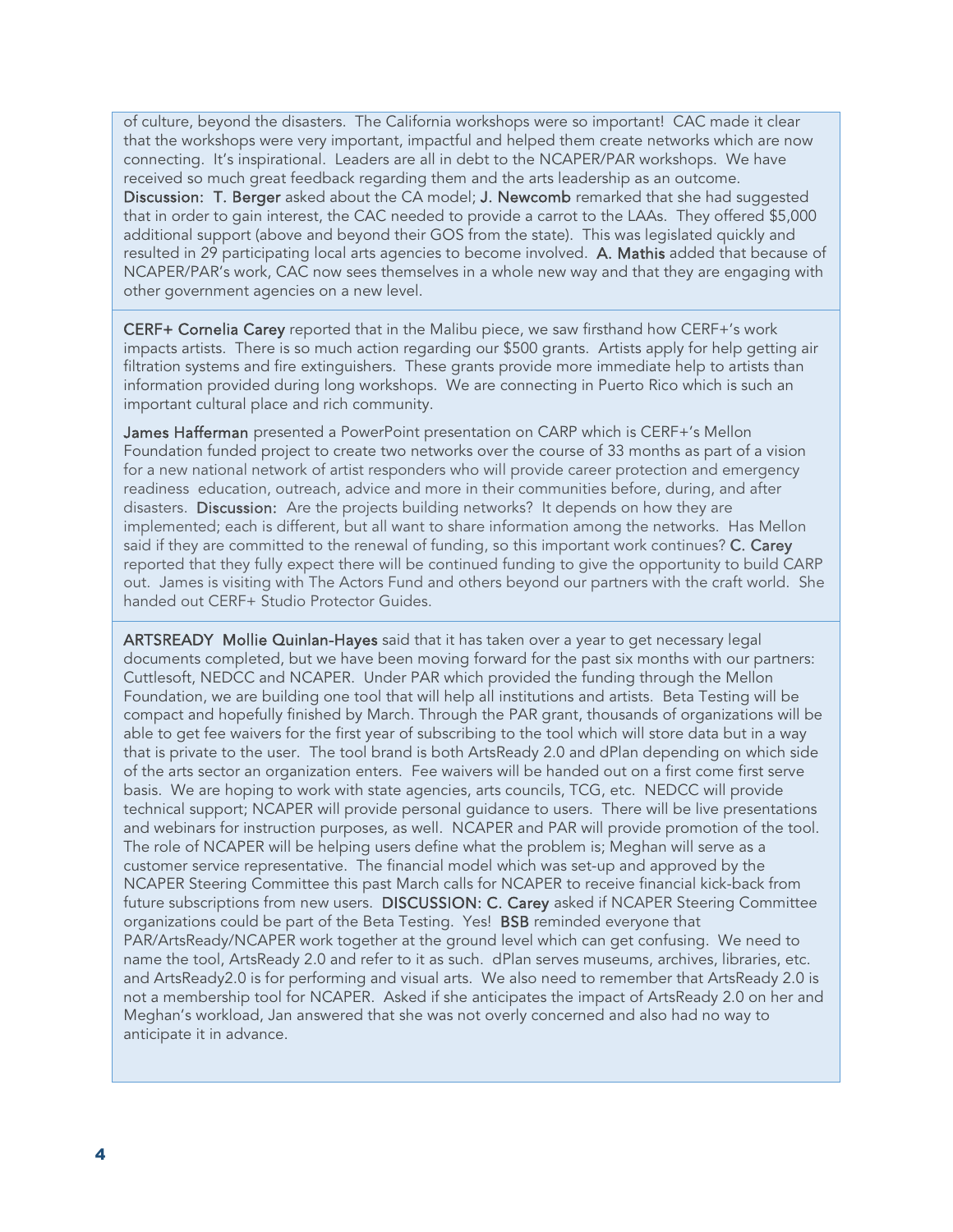PERFORMING ARTS READINESS PROJECT Tom Clareson announced that the PAR project will continue until 2022 due to a \$2.3M grant from the Mellon Foundation. Work will continue in all areas that we started and there will be new work with festivals due to the Folk Alliance International's request for help on being prepared and safe at music festivals. Matt Kowal will be hired at .5FTE to help festival organizations using his workshop, The Arts of Mass Gatherings, on how to run a festival. PAR will begin working with Arts Administration Degree programs around the country in an effort to make disaster planning as part of their curricula. There are 10 webinars on the website which are free and involve experts from the field. They are very well-received and available as recordings with over 4,000 views thus far. Five new webinars are in development in areas such as business continuity, insurance, fire, active shooters, etc. There are ten members on the PAR Steering Committee with the addition of new members focused on the performing arts field. PAR will continue its network grants and individual planning grants. The new grant includes our doing a sustainability study which will be done by an expert on the LYRASIS staff with community supported software, It Takes a Village. Since another organization, DuraSpace, merged with LYRASIS in 2019, the PAR project will look at many forms of sustainability in the future. It may mean that the future of PAR could be with NCAPER in the long run. We shall see. DISCUSSION: T. Berger asked about disaster network sustainability - set up through PAR funds and those Alliance for Response networks which work with arts organizations. T. Clareson replied that a lot was learned from New Orleans which has done a great job sustaining, recruiting and growing their networks and in securing volunteers and growing local donors. NCAPER's role in all of this is important. S. Surkamer stated that in the next round of PAR grants it will be important to find groups that are not in the geographic areas of the first round of grantees. NCAPER can help grow that impact. T. Clareson admitted that help is needed in producing graphics to show graphically the distribution and geographic impact of these grants and networks. Everyone agreed that this type of information would be valuable to everyone to encourage the interest of new funders.

During the break – J. Newcomb introduced the rough cut of The Art of Mass Gatherings, an NCAPER produced video about Matthew Kowal's work. It will be used at conferences and the final version will be uploaded to ncaper.org.

NATIONAL ENDOWMENT FOR THE ARTS Tom Simplot reiterated that he and Andi were happy to attend this year after having to miss last year's on-site meeting. He confidentially reported that the Endowment's Council will be holding its meeting in Puerto Rico this year to see what Andi has been accomplishing on the ground there. The Endowment has reduced the amount of paperwork needed for arts agencies to receive aid after disasters. And, with the influence of NCAPER, the Endowment has added a check box to its new guidelines asking organizations to indicate if they have a readiness plan in place. The NEA feels that it's about time that it takes a bigger interest in readiness. Also, he reported that he was ready to pay the Endowment's NCAPER dues for 2020 and that funding for the resource guide that NCAPER had requested is in the works. He then introduced Andi Mathis who praised Brian Lusher, Historic Preservation Officer at the Endowment for his work with her in Puerto Rico and USVI. She reported that the Puerto Rican arts community if far better prepared now than ever to face future disasters. The Endowment's arts therapy program that started in military medical centers was applied in mask making activities during Carnival as a way of helping people deal with PTS. The program's impact was so successful that it is now moving into all areas – medical art therapy, first responders, etc. In March, USA Today is publishing a 12-page insert that will highlight the Endowment's work in this area. She talked about her work as part of the Clinton Global Initiative and with other federal agencies where the preservation of culture is being discussed. The Department of Interior wanted the Endowment to conducted grants workshops on the islands and over 600 people showed up. They found out that most of the Puerto Rico nonprofits do not have federal 501 (c)(3) designations so they are working with ICP in Puerto Rico to do training and open up funding for them and also to help them get that status. All NEA applicants must have it. There has been joint training with responders and partnering to access damage to historic sites and mapping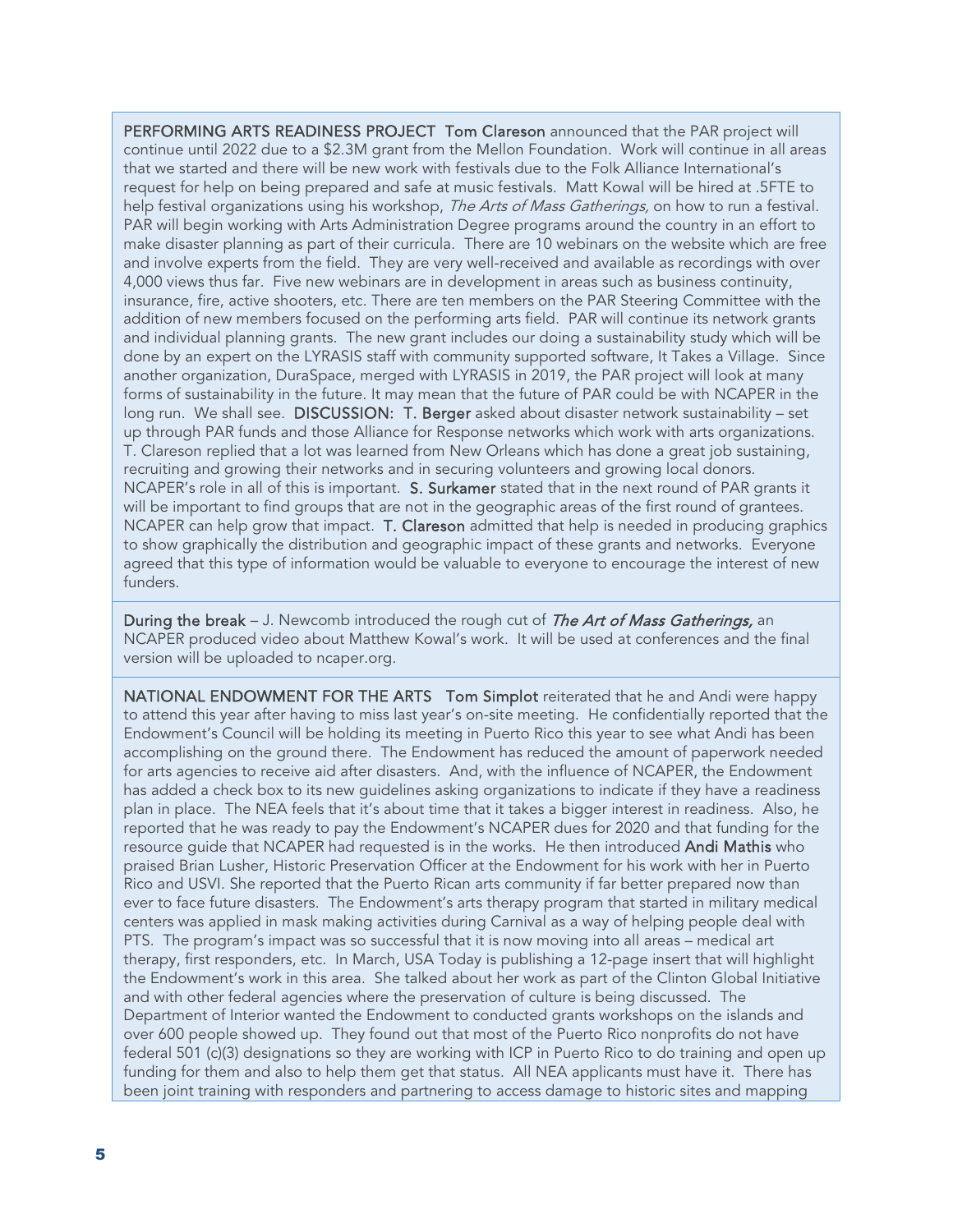needs. The arts council in Puerto Rico is much like the Smithsonian. Discussion: BSB commented that the Endowment started as a cheerleader and has helped to move NCAPER forward. We need to have a mechanism to request funding from the Endowment. There needs to be an organized ask for anything to happen. S. Surkamer said this it is really nice to hear that the Endowment is on board in advancing the mission of arts preparedness. T. Berger reminded everyone that we wouldn't be here without previous NEA support. A. Schwartzman suggested that we should use the committee structure to do some of this work we have just identified. The Fundraising Working Group, for instance. A. Mathis explained that the disaster response funding has a ceiling based on a state's Endowment funding – they can ask for an additional 20% to support response measures after a declared disaster. The Endowment works directly with the state arts agencies; the work depends on what is needed. Then the Endowment decides how to step in. P. Breaux commented that the Endowment is a completely different organization now than what it was after Katrina. It is incredible. A. Mathis reported that she is very happy about calls coming in from arts councils asking for connection to the work that the Endowment has done elsewhere. It has a tangible impact. **P. Breaux** mentioned that NASAA can help get the word out and training for new executive directors so that they understand the work behind readiness planning and how to get help.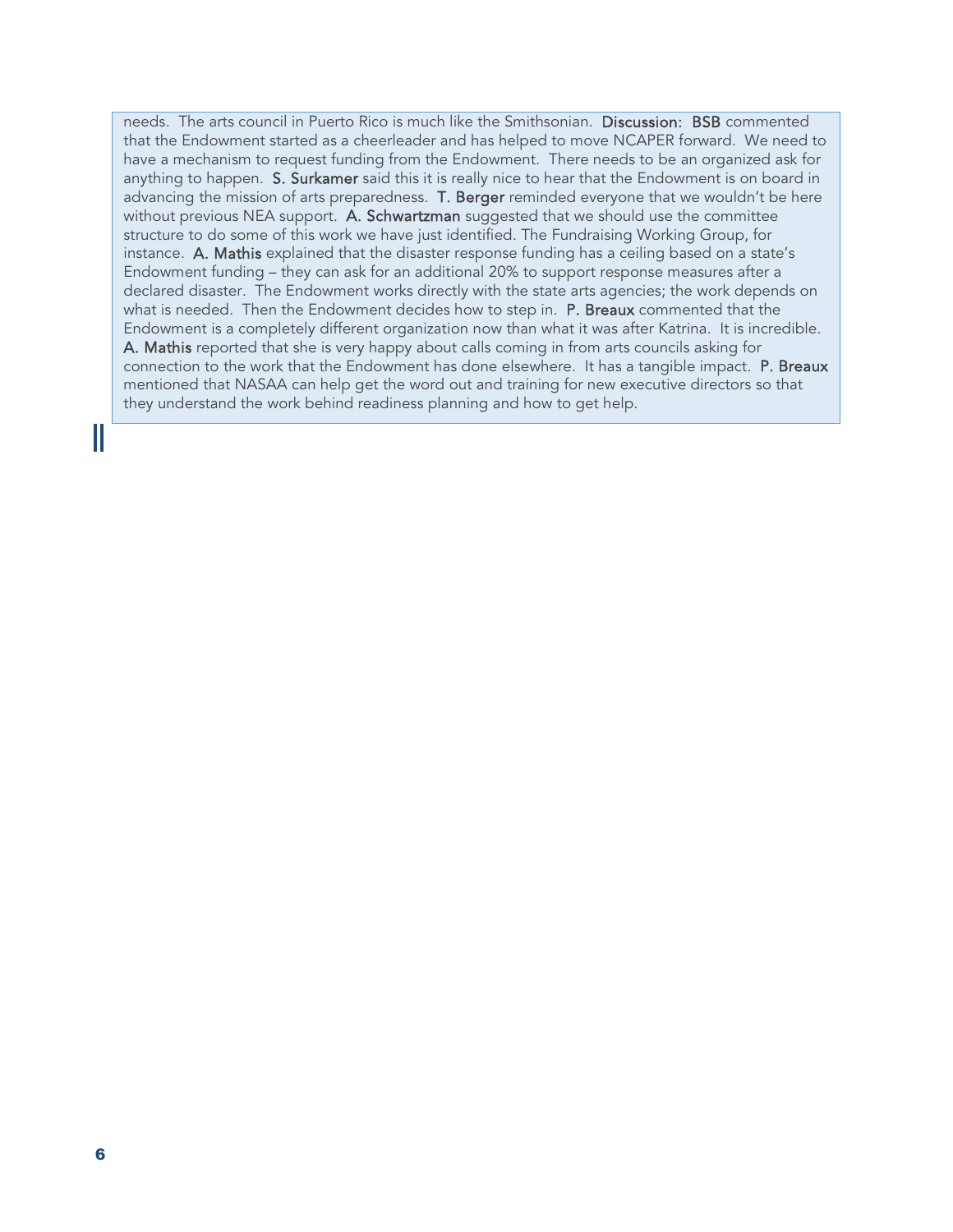#### NCAPER: Status, Priorities and Sustainability Barbara Schaffer Bacon noted that J. Newcomb had prepared and sent out in advance (printed copies were also available) the 2019 accomplishments report and a proposed work plan for the remaining 16 months of the Mellon Foundation grant (January 1, 2020 – April 30, 2021.) She asked Jan to add to her written remarks.

Jan Newcomb - what we have learned and implemented in California needs to be documented and shared as a model for creating networks. Asking funders to ask arts organizations to record their GPS coordinates and attach their social media accounts to them would be helpful during disasters when we try to identify and map those organizations affected. During my first year, we were inundated with facilitating phone calls after a series of hurricanes; during this past year, we had none. However, I did contact individual state arts agency leaders and individual organizations to inquire about their status after flooding, etc. I know that I need more help and interaction with members of the Steering Committee and there are stories that need to be told to broaden and communicate our work. I think that using LAAs is helpful because usually these organizations have assessments of other cultural groups and working artists. There are ways to work smarter. My proposed plan is a proposed working plan. Discussion: Cornelia and Ted mentioned that not all LAAs are as involved in their communities, however, Kay Takeda, agreed that when she was with the Lower Manhattan Arts Council during Hurricane Sandy, they had a good rapport with and assessment of artists. Jan stated that using LAAs is a start. Ted remarked that everything proposed in the plan needs to be done. It all relates to communication – if we were a structure, we could do all this, but he fears that there is no time left to connect the dots. Do we need staffing? Some regularity of strategy to move forward? **B. Davis** mentioned that creating more structure shouldn't be the direction to move, but we need to organize quarterly meetings using this plan as a tool to monitor what is getting done. We need to use our meetings as the way to HOW we do it, to build strategies, not to report how we are currently reacting to disasters; we need to use our meetings to look at key issues. BSB stated that for years the Blueprint was the de facto plan of work. More recently, the Mellon grant has guided staff. As the grant wasn't devised or approved by the full steering committee, there has been some concern about priorities and decision making. The coalition needs an agreed upon plan for the Steering Committee moving forward. We are in a chicken/egg situation – learning is being lost; we need the capacity to capture and communicate the stories learned. We had hoped that the working groups would make this happen; they did not. Let's get tangible, how do we attract service organizations. We need strategic planning. Barbara asked for participation in a Post It activity to help identify and answer what value we want from the Coalition.

Amy Schwartzman asked about the membership drive. BSB stated that we need to define or find the right word for what we offer which is why I added what is on the ncaper.org website so that we can review and discuss. S. Surkamer reinforced that we have discussed this for well over a year and it needs to be resolved by the Steering Committee NOW in order to move forward. Discussion: everyone had something to say about membership. Jan was asked if she considered herself to be the closer on getting subscribers to the ArtsReady online tool; no was her answer. The online tool is not a NCAPER membership lure; one subscription comes with NCAPER membership, but it does not filter down to the member organization's members. They have to subscribe on their own. We hope to get states and national arts service organizations as members so that they can communicate the value of NCAPER to their constituencies. Kay added that there is a push/pull idea around membership. We need to be clear if we are going to require it. What are Coalition key messages each year – we need to spend time planning for the easiest ways to get the information out; membership is not the model for sustainability. We need to get funders involved. Membership is a distraction right now. Dues can be a deal breaker. This viewpoint had a good deal of support. Cornelia added that a grant program could be incentive to join. Or the tool subsidies. **BSB** summarized what she was hearing, that the Coalition should focus first on creating and executing a strategy to enlist new foundation funding partners ; and also to finalize plans with the NEA for membership dues and submit a funding request. Simultaneously, another committee can work through the details of a membership plan for art/artists service organizations and network